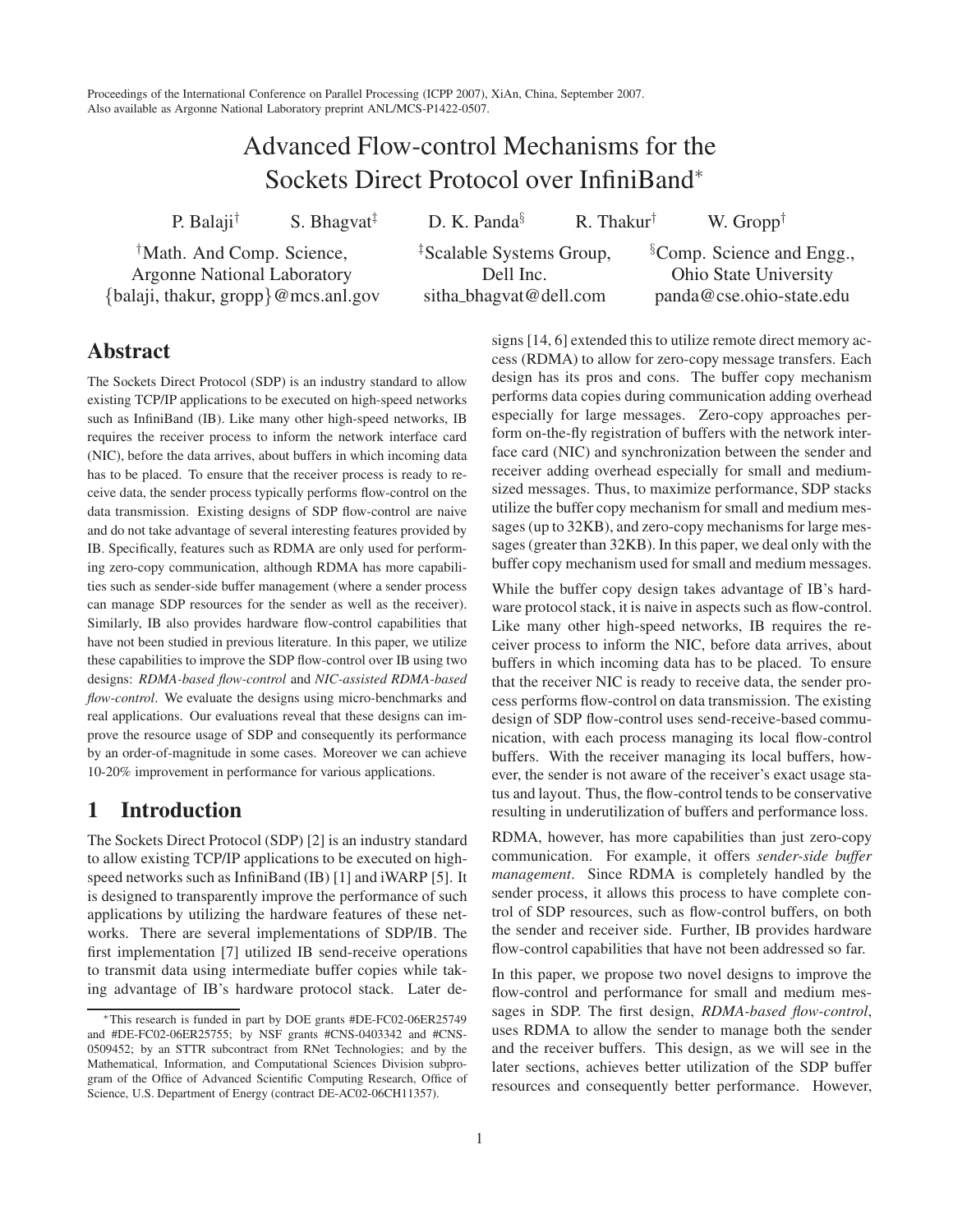

Figure 1: Credit-based Flow-control Mechanism

it assumes (from a performance standpoint) that the application will perform frequent communication to ensure that data is flushed out regularly from these buffers. Not doing so can result in performance penalty. The second design, *NIC-assisted RDMA-based flow-control*, utilizes IB's hardware flow-control to extend *RDMA-based flow-control* with asynchronous communication progress (i.e., data flushing) without sacrificing performance.

We demonstrate the capabilities of these designs using microbenchmarks as well as real applications. Our results show that these designs can achieve almost an order-of-magnitude improvement in the bandwidth achieved by medium sized messages. Moreover, we can achieve performance improvements of about 10% in a virtual microscope application and close to 20% in an isosurface visual rendering application.

# **2 Existing Credit-based Flow-control**

Several high-speed networks, including IB, require the receiver to prepost work queue entries (WQEs) informing the NIC about buffers in which messages should be received before each message arrives. To ensure that receive WQEs are posted before any data arrives, SDP performs flow-control. Currently, it uses a credit-based approach for achieving this. This flow-control is separate from IB's hardware flow-control and is a consequence of adopting existing designs of highperformance sockets on other networks [16, 15, 8].

#### **2.1 Overview of Credit-based Flow-control**

In credit-based flow-control (Figure 1), the sender is initially given a number of credits, say  $N$ . Each process allocates  $N$ SDP send and N SDP receive flow-control buffers, each of size  $S$  bytes. The receiver posts  $N$  receive WQEs to the NIC pointing to the receive flow-control buffers; that is, the next N messages will go into these buffers. On a send() call, each message smaller than  $S$  bytes is copied into a send buffer and transmitted to the corresponding receive buffer. Messages larger than S bytes are segmented and transmitted in a pipelined manner. On a recv() call, data is copied from the

receive buffer to the destination buffer, and an acknowledgment (ACK) is sent to the sender informing it that the receive buffer is free to be reused. The sender loses a credit for every message sent and gains a credit for every ACK received.

Previous designs [7] also extend this design by delaying ACKs. In other words, the receiver sends an ACK after half the credits have been used instead of sending one after each received message. This approach reduces the amount of communication required and improves performance.

#### **2.2 Limitations of Credit-based Flow-control**

Credit-based flow-control has two primary disadvantages: buffer utilization and network utilization.

**Buffer Utilization:** In credit-based flow control, each message uses at least one credit irrespective of its size. Suppose the sender wants to send  $N$  1B messages, and each SDP flow-control buffer is 8KB. Since the receiver has preposted N WQEs pointing to its receive buffers, each message is received in a separate buffer, effectively wasting 99.98% of the space allotted; in other words, only 1B of each 8KB SDP buffer is utilized. This wastage also reflects on the number of messages transmitted; excessive underutilization of buffer space results in the sender *believing* that it has used up the receiver resources, in spite of having free space available.

**Network Utilization:** In credit-based flow-control, on a send() call, SDP copies the message into the send flowcontrol buffer, waits until it has enough credits, and transmits the data to the receiver. Thus, when small and medium messages are transmitted, they are directly pushed to the network resulting in underutilization of the network and consequently performance loss. On the other hand, coalescing multiple small messages can allow SDP to transmit larger messages over the network and thus improve network utilization.

# **3 RDMA-based Flow-control**

While credit-based flow-control is simple and widely accepted, it has several limitations, especially for small and medium messages. In this section, we describe RDMA-based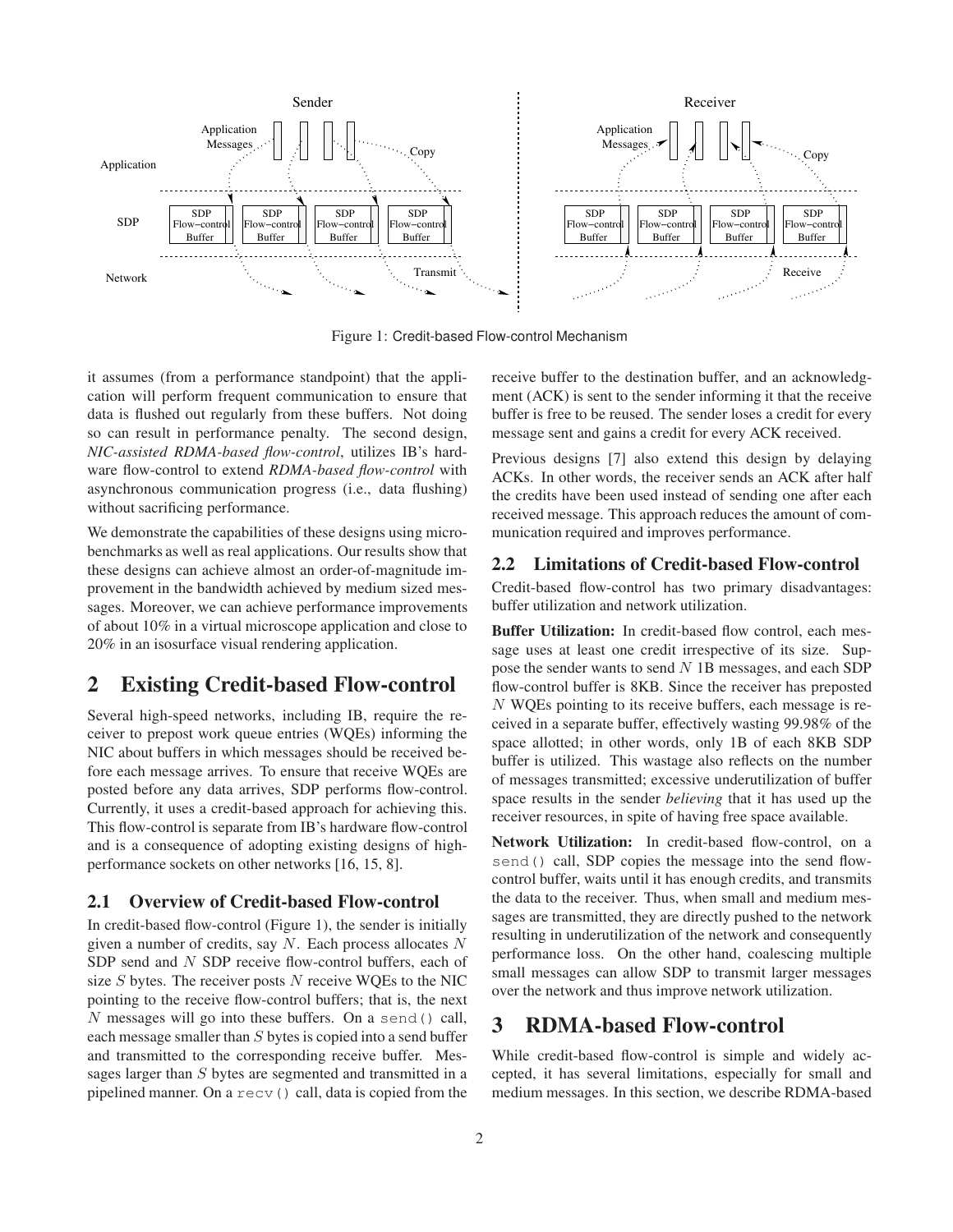

Figure 2: RDMA-based Flow-control Mechanism

flow-control, a new approach utilizing IB RDMA capability to improve the resource usage and performance of SDP.

#### **3.1 Overview of RDMA-based Flow-control**

Figure 2 illustrates RDMA-based flow-control, which differs from credit-based flow-control in two areas: improved buffer utilization and improved network utilization.

**Improving Buffer Utilization:** RDMA-based flow-control uses RDMA write with immediate data operations to allow the sender to manage where exactly data is buffered on the sender as well as the receiver SDP flow-control buffers. This approach allows data to be better packed, thus utilizing the buffers more efficiently. In credit-based flow-control, N SDP flow-control buffers each of size  $S$  are allocated, where  $N$  is the number of credits. In RDMA-based flow-control, on the other hand, one large flow-control buffer of size  $(N \times S)$  is allocated. When the first message (size  $P$ ) has to be communicated, it is placed (using RDMA write with immediate data) at the start of the receive buffer. When the second message of size Q has to be communicated, since the sender knows the exact usage of the receive buffer (the first P bytes are used), this message is written starting at byte  $(P + 1)$  of the receiver buffer. This approach allows the sender to completely utilize the available space in the sender as well as receiver SDP buffers. On a recv() call, once data is copied from the receiver SDP buffer to the destination buffer, the receiver sends an acknowledgment to the sender informing it about the additional available space.

**Improving Network Utilization:** As long as space is available in the SDP receive buffer, RDMA-based flow-control follows a similar approach as credit-based flow-control; it sends out data before returning from the send() call. Once no more space is available on the receiver side, however, messages are copied into SDP send buffers, and control is returned to the application. This approach gives RDMA-based flow-control an opportunity to coalesce multiple small messages. When space is freed up in the SDP receive buffer, this data is sent as one large message instead of multiple small messages. This approach as two advantages. First, since as long as space is available in the receive buffer, data is sent out immediately, latency of small messages is not hurt. Second, when a large number of small or medium messages are transmitted, though the first few messages are sent immediately, the remaining are coalesced and sent as large messages, thus improving network utilization and performance.

In summary, RDMA-based flow-control avoids buffer wastage by using the RDMA's sender-side buffer management and improves network utilization and communication performance by coalescing messages.

#### **3.2 Limitations of RDMA-based Flow-control**

While RDMA-based flow-control can achieve better resource utilization and performance, it has one disadvantage: the lack of communication progressin some cases. Consider an example with an 64KB SDP flow-control buffer where the sender initiates 64 sends of 2KB each, total of 128KB. Of these, 32 messages (64KB) are directly transferred to the SDP buffer on the receiver. Then, if the receiver is not actively receiving data, the sender will run out of space in the receive buffer to write more data. Thus, the remaining 32 messages (64KB) are copied to the SDP send buffer, and control is returned to the application. At this time, suppose the sender goes into a large computation loop. The application on the receiver side, however, calls the  $\text{recv}$ () call, copies the 64KB it has already received, frees the SDP receive buffer, and sends an ACK to the sender informing it that the SDP receive buffer can be reused. In this situation, though the sender has buffered data to be sent and has been informed about available receiver buffer space, it cannot *see* this information until the application comes out of the computation loop and calls a communication function. Thus, communication progress is halted.

Note that credit-based flow-control does not face this limitation because for every send() call, if the sender does not have credits, it blocks until credits are received and posts the data to the network before returning control.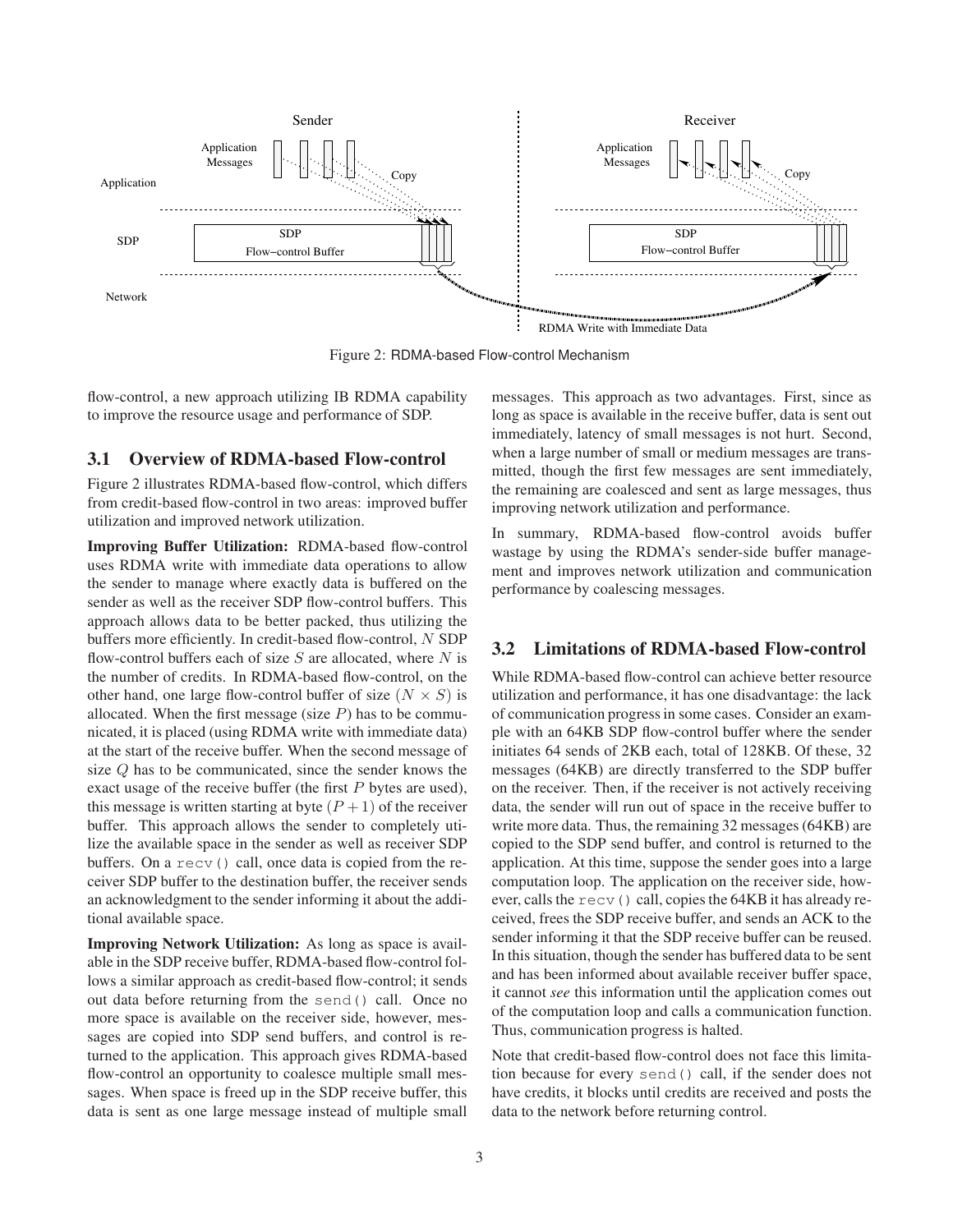

Figure 3: NIC-assisted RDMA-based Flow-control Mechanism

# **4 NIC-assisted Flow-control**

Both credit-based flow-control and RDMA-based flowcontrol have disadvantages. Credit-based flow-control suffers from underutilization of SDP buffers and the network and results in low performance. While RDMA-based flow-control improves these aspects, it suffers from lack of communication progress when a large number of small messages have to be transmitted. To deal with these issues, we propose *NICassisted RDMA-based flow-control*. This mechanism extends RDMA-based flow-control by utilizing IB's hardware flowcontrol capabilities. In other words, it uses RDMA-based flow-control to coalesce messages as appropriate and improve performance and at the same time uses the IB hardware flowcontrol to ensure asynchronous communication progress.

NIC-assisted flow control comprises of two main subschemes: *virtual window scheme*, which aims at utilizing IB's hardware flow-control while handling its shortcomings, and *asynchronous interrupt scheme*, which enhances the virtual window scheme to improve performance by coalescing data.

#### **4.1 Virtual Window Scheme**

IB's hardware flow-control is not a byte-level flow-control, but rather a message-level flow-control; it makes sure that the sender NIC sends out only as many messages as the receiver NIC is expecting. The onus of ensuring that the receiver has appropriate buffer space for each message is on the upper layers such as SDP. To handle this situation, we utilize the *virtual window (W)* scheme. The primary idea of this scheme is to ensure that each posted receive WQE has a guarantee on the amount of buffer space available. For example, if the sender wants to send a message of 8KB, the receiver has to post a receive WQE only after 8KB of space is available.

In this scheme, the receiver posts a receive WQE only when at least the necessary virtual window size space is available in the SDP receive buffer. Thus, if the SDP buffer size is  $S$ bytes, the receiver initially posts  $S/W$  receive WQEs, where  $W$  is the virtual window size. The sender, likewise, makes sure that message segments posted to the network are always smaller than or equal to W bytes, by performing appropriate segmentation. Thus, the first  $S/W$  messages can definitely be accommodated in the SDP receive buffer. If the sender has to send more messages than  $S/W$ , it posts send WQEs corresponding to the additional data. However, since all the posted receive WQEs would be used up, IB hardware flowcontrol ensures that this data is not sent out by the sender NIC until the receiver posts additional receive WQEs.

We note that although each receive WQE corresponds to W bytes of available buffer space, this space can be anywhere in the SDP receive buffer; that is, the mapping between the WQE and the actual location of the corresponding buffer is not performed by the receiver. The sender uses RDMA write with immediate data operations to manage the actual buffer location to which each receive WQE maps. This flexibility allows the receiver to manage only the logical space allocated to each WQE, instead of the actual SDP buffer. For example, suppose the SDP buffer is 64KB and the virtual window is 8KB. The receiver initially posts 8 receive WQEs. The virtual window allocated to each receive WQE would be bytes (1 to 8K), (8K+1 to 16K), and so forth. Now, suppose the first message is only 1KB. In this case, the virtual windows corresponding to the remaining WQEs automatically shift by 7KB and would be bytes (1K+1 to 9K), (9K+1 to 17K), and so forth. The final 7KB is retained as free space. Since the sender is managing the actual SDP receive buffers, this shifting of the virtual windows is transparent to the receiver process. Later, if the second message that arrives is also 1KB, the virtual windows for the remaining WQEs again automatically shift and leave a total of 14KB of free space. Since this free space is more than the virtual window size (8KB), SDP can post an additional WQE, after which 6KB of free space will be available. When the receiver applications calls a  $\text{recv}($ ), the data in the SDP receive buffer is copied to the destination buffer, and more free space is created.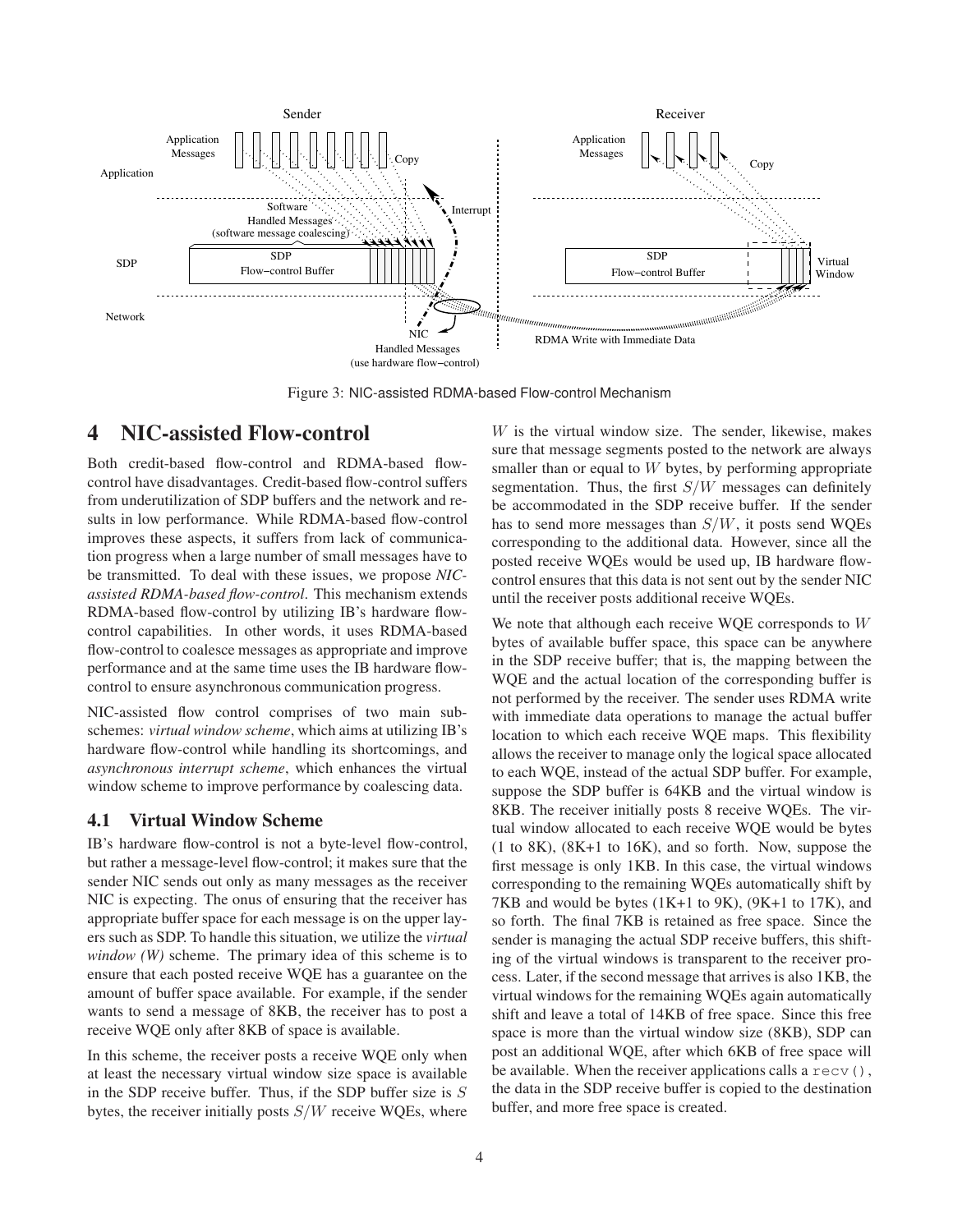#### **4.2 Asynchronous Interrupt Scheme**

While the virtual window scheme provides capabilities to utilize IB hardware flow-control, it does not coalesce messages to improve performance. The asynchronous interrupt scheme is designed based on two primary goals: (i) coalesce messages to improve performance; (ii) utilize the virtual window scheme with IB hardware interrupts to carry out asynchronous communication progress without hurting performance.

**Message Coalescing:** In this scheme the SDP send buffer is divided into two portions: NIC-handled buffer and softwarehandled buffer (Figure 3). The NIC-handled buffer follows a similar pattern as the virtual window scheme. That is, data is copied into the SDP send buffer and a corresponding send WQE is posted to the NIC. The NIC uses hardware flowcontrol to send the data only after the receiver posts a receive WQE. After the NIC-handled buffer is full, data is copied into the software-handled buffer. This data is not directly sent out but is held, allowing it to be coalesced with later messages.

**Asynchronous Communication Progress:** During message coalescing, data is copied into the software-handled SDP buffer and control returned to the application. If more messages are communicated later, they can be coalesced together with this data to form larger messages and thus improve performance. If no other messages are communicated later, however, we need to asynchronously flush this data out. To do so, we request IB hardware interrupts for the messages in the NIC-handled buffer. Thus, once the first message that is queued in the NIC-handled buffer is transmitted, an interrupt is generated that is appropriately handled to flush out the data in the software-handled buffer as well. Although hardware interrupts are typically expensive, in this design the NIC can continue to transmit other messages in the NIC-handled buffer (using IB hardware flow-control), thus parallelizing the interrupt processing with communication. This design allows usto handle the interrupt without facing any performance penalty.

# **5 Experimental Results**

In this section, we compare the performance of RDMA-based flow-control and NIC-assisted RDMA-based flow-control, with that of credit-based flow-control. We first describe the experimental test-bed in Section 5.1. Next, we evaluate the designs based on micro-benchmarks in Section 5.2 and then on real applications in Section 5.3.

#### **5.1 Experimental Test-bed**

The experimental test-bed consists of a 16-node cluster with dual 3.6 GHz Intel Xeon EM64T processors. Each node has a 2 MB L2 cache and 512 MB of 333 MHz DDR SDRAM. The nodes are equipped with Mellanox MT25208 InfiniHost III DDR PCI-Express adapters and are connected to a Mellanox MTS-2400, 24-port fully nonblocking DDR switch. The SDP stack is an in-house implementation at the Ohio State University. This stack is similar to other SDP stacks such as that available in the OpenFabrics distribution [4] except that it is completely in user-space and is built over the VAPI verbs interface provided by Mellanox Technologies.

For each experiment, ten or more runs/executions are conducted, the highest and lowest values are dropped (to discard anomalies), and the average of the remaining values is reported. For micro-benchmark evaluations, the results of each run are an average of 10,000 or more iterations.

#### **5.2 Micro-benchmark Based Evaluation**

In this section, we evaluate the flow-control designs using various micro-benchmark tests.

#### **5.2.1 Ping-pong Latency and Uni-directional Bandwidth**

**Ping-pong Latency:** Figure 4(a) shows the ping-pong latency of SDP with the three flow-control designs. In this experiment, the sender sends a message of size *S* to the receiver, on receiving which the receiver sends back another message of the same size to the sender. This is repeated several times and the total time averaged over the number of iterations to give the average round-trip time. The ping-pong latency reported here is one-half of the round-trip time, that is, the time taken for a message to be transferred from one node to another.

As shown in the figure, all three schemes perform identically. This result is expected as the three schemes differ only in the way they handle flow-control when there is either no remote credit available (credit-based flow-control) or no space available in the remote SDP buffer (RDMA-based and NICassisted flow-control). In the ping-pong latency test, only one message is communicated before the sender waits for a response from the remote process. Thus, there is no flowcontrol issue in this test and all schemes behave identically.

**Unidirectional Bandwidth:** Figure 4(b) shows the unidirectional bandwidth of the three flow-control mechanisms. In this experiment, the sender sends a single message of size *S* a number of times to the receiver. On receiving all the messages, the receiver sends back one small message to the sender indicating that it has received the messages. The sender calculates the total time, subtracts the one way latency of the message sent by the receiver, and based on the remaining time calculates the amount of data it had transmitted per unit time.

As shown in the figure, RDMA-based flow-control achieves the best performance, while credit-based flow-control achieves the worst, especially for small and medium-sized messages. For messages in the 256B to 4KB range, we notice almost an order of magnitude better performance. This behavior is expected because RDMA-based flow-control coalesces messages and thus utilizes the network more effectively resulting in a significantly better performance. In the figure, we also notice that the performance of NIC-assisted RDMA-based flow-control is very close to that of RDMAbased flow-control. This result shows that our scheme is able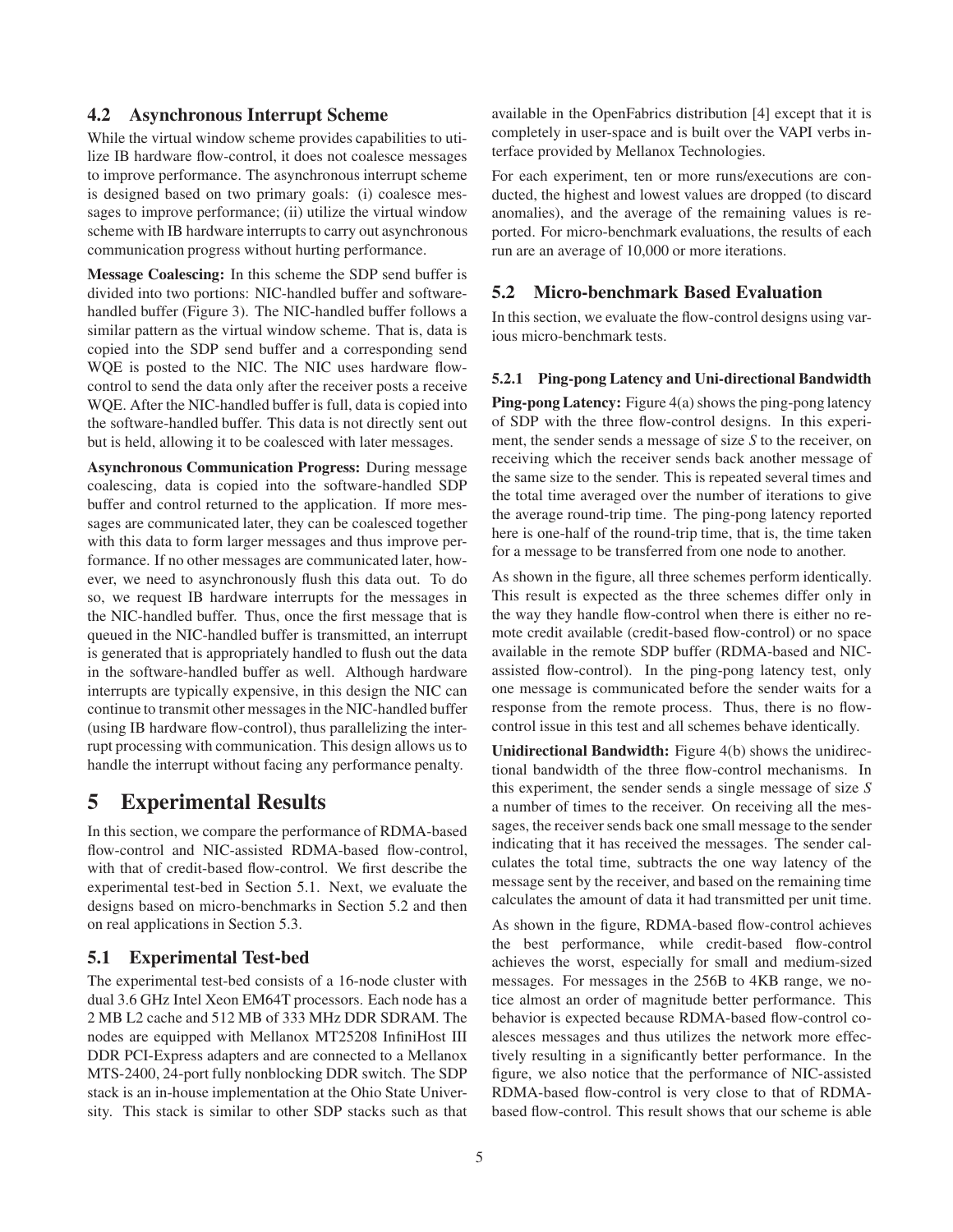

Figure 4: SDP micro-benchmark evaluation: (a) Ping-pong Latency and (b) Uni-directional Bandwidth

to effectively hide the cost of interrupt handling by overlapping interrupt processing with data transfer time.

#### **5.2.2 Communication Progress Benchmark**

The communication progress test is similar to a ping-pong latency test but with two changes. First, instead of one message being sent in each direction, a burst of 100 messages is used. Second, after each burst, an additional computation is added. If the flow-control scheme can achieve good communication progress, it can send out data even when the application is performing other computation. Thus, the receiver can receive the data immediately, and the computation on both the sender and the receiver is parallelized to some extent. However, if the flow-control scheme buffers data in its send buffer without performing good communication progress, the transmission of data is delayed until the computation is completed; that is, the receiver would be waiting to receive more data, which is available in the sender's SDP buffer but has not been transmitted. Only after the sender's computation is complete, when it tries to receive data, is this data flushed out. Thus, in this case, the computation on the sender and receiver is completely serialized resulting in poor performance.



Figure 5: Communication Progress Benchmark

In Figure 5, we report the performance of the three flowcontrol schemes for a message size of 4KB with varying amounts of computation. In the figure, we notice that when there is no or minimal computation, RDMA-based flowcontrol and NIC-assisted RDMA-based flow-control take the least amount of time. Credit-based flow-control, on the other hand, takes the most time. As the amount of computation increases, however, we see that credit-based flow-control and NIC-assisted RDMA-based flow-controlscale well, while RDMA-based flow-control deteriorates rapidly. In fact, for computation amounts greater than  $1000\mu s$ , it is outperformed even by credit-based flow-control.

This test shows that credit-based flow-control and NICassisted flow-control are able to achieve good communication progress even when the application performs interleaving computation. For credit-based flow-control, when no remote credits are available, the scheme just blocks, waiting for the credits. Thus, the send() call does not return until the data is actually sent out. Consequently, the communication progress is good. For NIC-assisted RDMA-based flow-control, although data is buffered in the SDP send buffer without being immediately transmitted, the NIC interrupt ensures that the data is flushed out even when the application is busy with its computation. Thus, again the communication progress is good. RDMA-based flow-control, on the other hand, is not able to achieve good communication progress because this scheme buffers data hoping to coalesce it with later messages. Without communicating more messages, however, when the application starts doing additional computation, the buffered data has to wait without being flushed out.

#### **5.2.3 Buffer Utilization Test**

The buffer utilization test demonstrates the amount of SDP buffer space that is utilized by the different schemes. In this benchmark, we profile the SDP library to periodically monitor the amount of buffer space in which data is already copied and is not free to be used. The average percentage usage of the buffer space is measured and shown in Figures 6(a) (for 64KB SDP buffer size) and 6(b) (for 256KB SDP buffer size). We note two important aspects in these figures: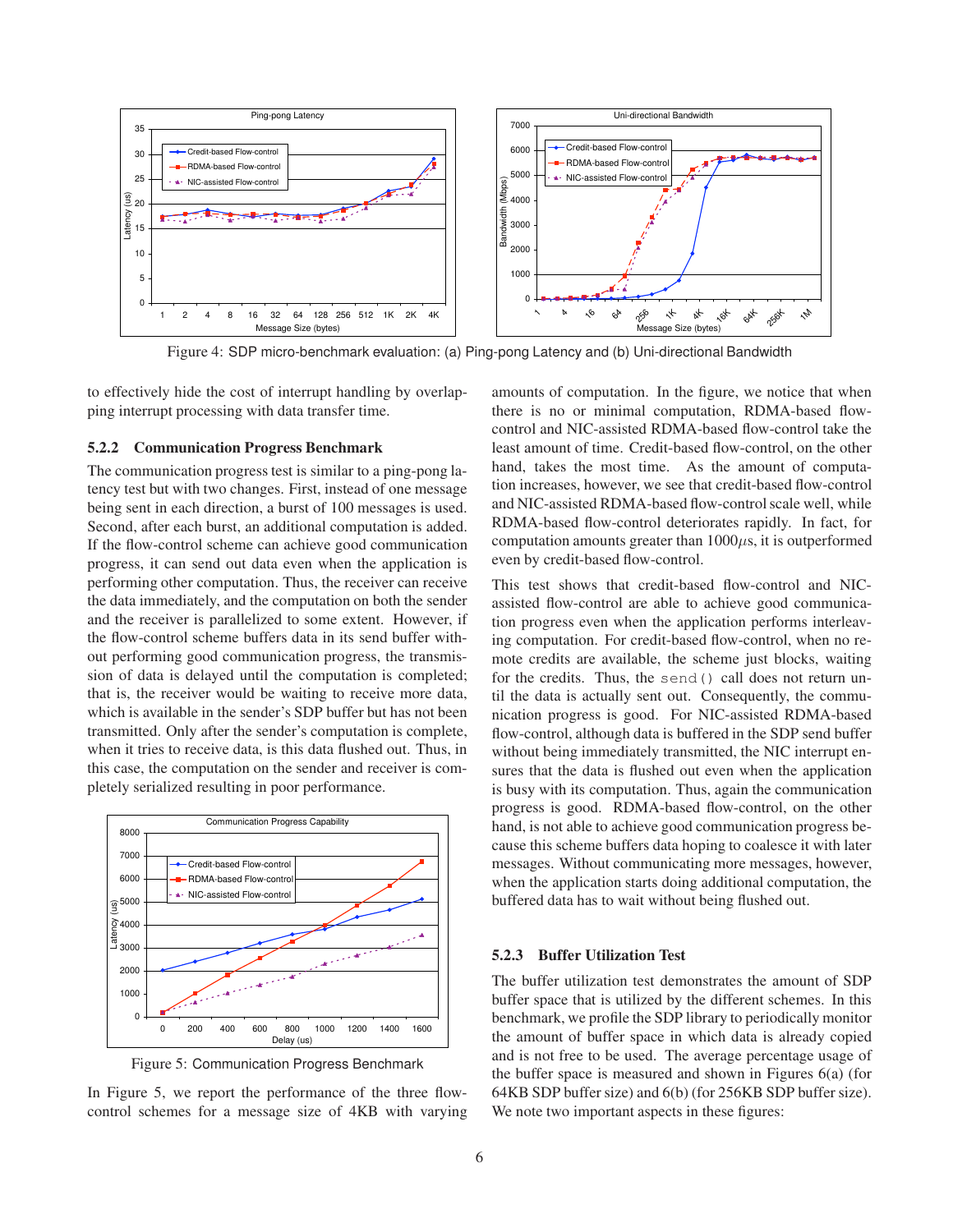

Figure 6: Buffer Utilization with SDP buffer size of : (a) 8KB x 8 credits = 64KB and (b) 32KB x 8 credits = 256KB

- 1. The buffer utilization of the RDMA-based flow-control and NIC-assisted RDMA-based flow-control is much higher than that of credit-based flow-control. This is attributed to the sender-side buffer management capability of RDMA, which allows data messages to be placed more compactly, thus allowing for improved buffer usage. In credit-based flow-control, when each SDP buffer is 8KB (Figure 6(a)), the scheme is able to reach 100% utilization only for message sizes of 8KB or higher. When each SDP buffer is 32KB (Figure 6(b)), the scheme achieves a maximum of 25% utilization.
- 2. Although the overall trend of these results is similar to the bandwidth test (Figure  $4(b)$ ), we notice that the buffer utilization peaks a lot more rapidly; that is, for a SDP buffer size of 64KB, peak buffer utilization is achieved at a message size of 512B itself. This indicates that the sender is able to pack data into the send buffers and is ready to transmit it, but the receiver is not able to receive data as fast, resulting in more data being accumulated in the SDP buffers and consequently a high utilization.

#### **5.3 Application-based Evaluation**

In this section, we evaluate the three flow-control designs based on two different applications, virtual microscope [12] and iso-surface visual rendering [11], that have been developed using the data-cutter library [9].

**Overview of the Data-cutter Library:** Data-Cutter is a component-based framework [10] developed by University of Maryland. It provides a framework, called filter-stream programming, for developing data-intensive applications. In this framework, the application processing structure is implemented as a set of components, called *filters*. Data exchange between filters is performed through a *stream* abstraction that denotes a unidirectional data flow from one filter to another. The overall processing structure of an application is realized by a *filter group*, which is a set of filters connected through logical streams. An application query is handled as a *unit of work* (UOW) by the filter group. The size of the UOW also represents the granularity in which data segments are distributed in the system and the granularity in which data processing is pipelined. Several data-intensive applications have been designed and developed by using the data-cutter run-time framework such as the virtual microscope application and the iso-surface visual rendering application.

*Virtual Microscope:* Virtual microscope [12] is a digitized microscopy application. The software support required to store, retrieve, and process digitized slides to provide interactive response times for the standard behavior of a physical microscope is a challenging issue [3, 12]. The main difficulty stems from the handling of large volumes of image data, which can range from a few hundreds of megabytes to several gigabytes. At a basic level, the software system should emulate the use of a physical microscope, including continuously moving the stage and changing magnification. The processing of client queries requires projecting high-resolution data onto a grid of suitable resolution and appropriately composing pixels mapping onto a single grid point.

*Iso-surface Visual Rendering:* Iso-surface rendering [13] is widely used technique in many areas, including environmental simulations, biomedical images, and oil reservoir simulators, for extracting and simplifying visualization of large datasets within a 3D volume. In this paper, we utilize a component-based implementation of such rendering [11].

**Evaluation of the Data-cutter Applications:** Figure 7 shows the performance of the virtual microscope and iso-surface visual rendering applications for the different flow-control designs. Both applications have been executed with a UOW of 1KB. The complete dataset is about 1GB, which is hosted on a *RAM disk* in order to avoid disk fetch overheads in the experiment. The virtual microscope application used five filters: *read data*, *decompress*, *clip*, *zoom*, and *view*. For this application, five instances of the filter group (total 25 filters) were placed on 13 dual-processor nodes. The iso-surface visual rendering application used four filters: *read dataset*, *iso-surface extraction*, *shade and rasterize*, and *merge/view*. For this application, six instances of the filter group (total 24